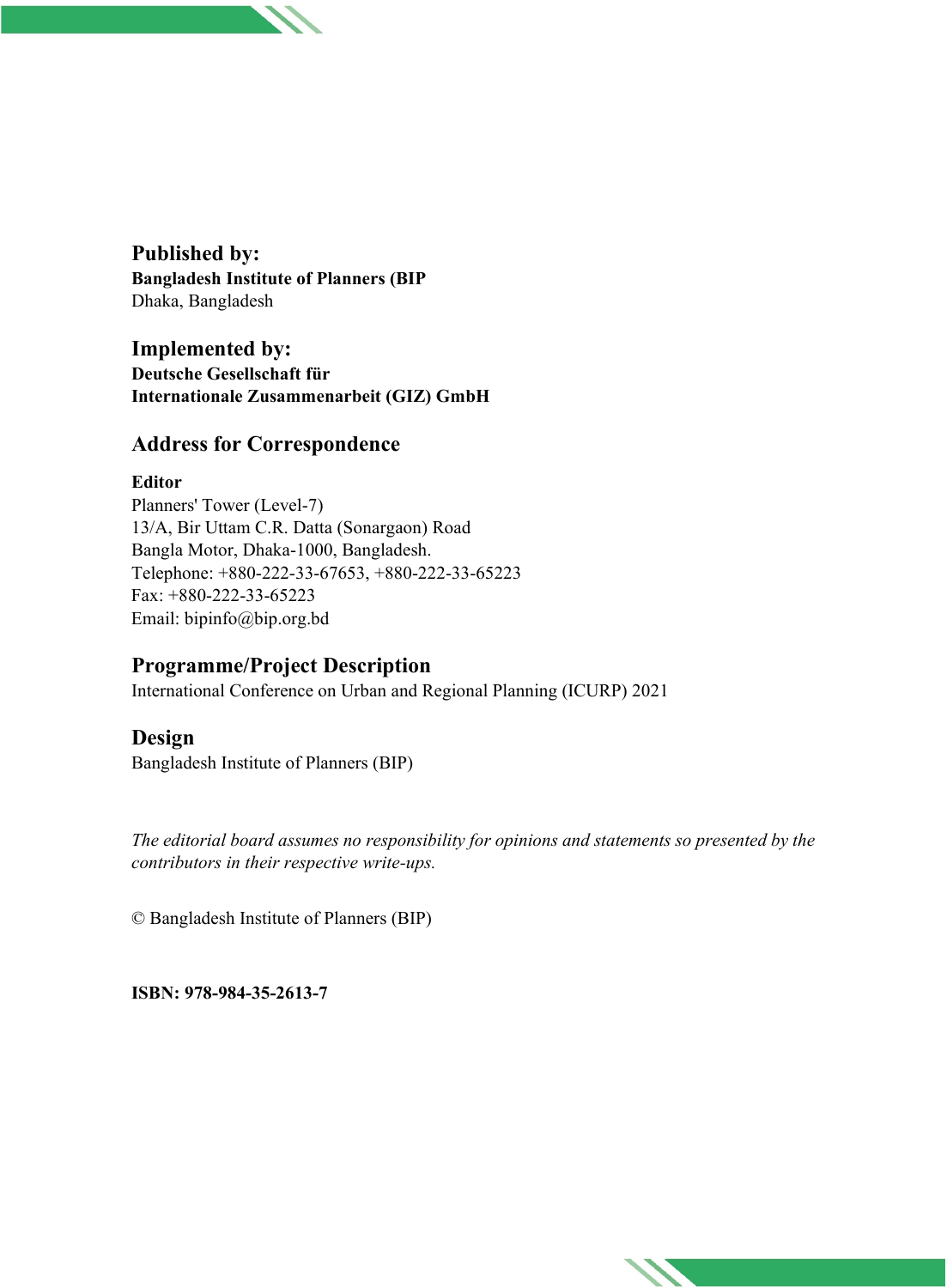# **The International Conference on Urban and Regional Planning ICURP-2021**

 Dhaka, October 30 - November 6, 2021 Editors: Dr. Akter Mahmud, Dr. Adil Mohammed Khan Produced and Published by Bangladesh Institute of Planners (BIP)

| <b>ICURP-2021 Organizing Committee</b>                 |                                                                               |  |
|--------------------------------------------------------|-------------------------------------------------------------------------------|--|
| Dr. Adil Mohammed Khan<br><b>Convener, ICURP-2021</b>  | Md. Rejaur Rahman<br><b>Member Secretary, ICURP-2021</b><br>Board Member, BIP |  |
| Dr. Akter Mahmud<br>President, BIP, ICURP-2021         | Muhammad Ariful Islam<br>Vice president, BIP                                  |  |
| Dr. Chowdhury Md. Zaber Sadeque<br>Vice president, BIP |                                                                               |  |

| <b>Paper Review Committee</b>      |                        |                      |  |  |
|------------------------------------|------------------------|----------------------|--|--|
| Dr. Adil Mohammed Khan             | Dr. Ahsanul Kabir      | Dr. Akter Mahmud     |  |  |
| Md. Esraz Ul Zannat                | Muhammad Ariful Islam  | Mohammad Swapan      |  |  |
| Dr. Chowdhury Md. Zaber<br>Sadeque | Dr. Shammi Akter Shatu | Mohammed Rasel Kabir |  |  |

| ICURP-2021 Research Associates/Assistant |  |                      |
|------------------------------------------|--|----------------------|
| Planner Hosneara Alo                     |  | Yeasir Mohammad Amin |

| <b>ICURP-2021 Associates</b> |                       |                       |  |
|------------------------------|-----------------------|-----------------------|--|
| Lisun Asib Khan              | Md Fahim Abedin       | Shanjida Akbar Nishat |  |
| Al Fahim Ibn Ashraf          | Sadia Nowrin Sushmee  | Md. Yeasin Khandokar  |  |
| Shormila Islam Peu           | Shafiqul Islam Shawon |                       |  |
|                              |                       |                       |  |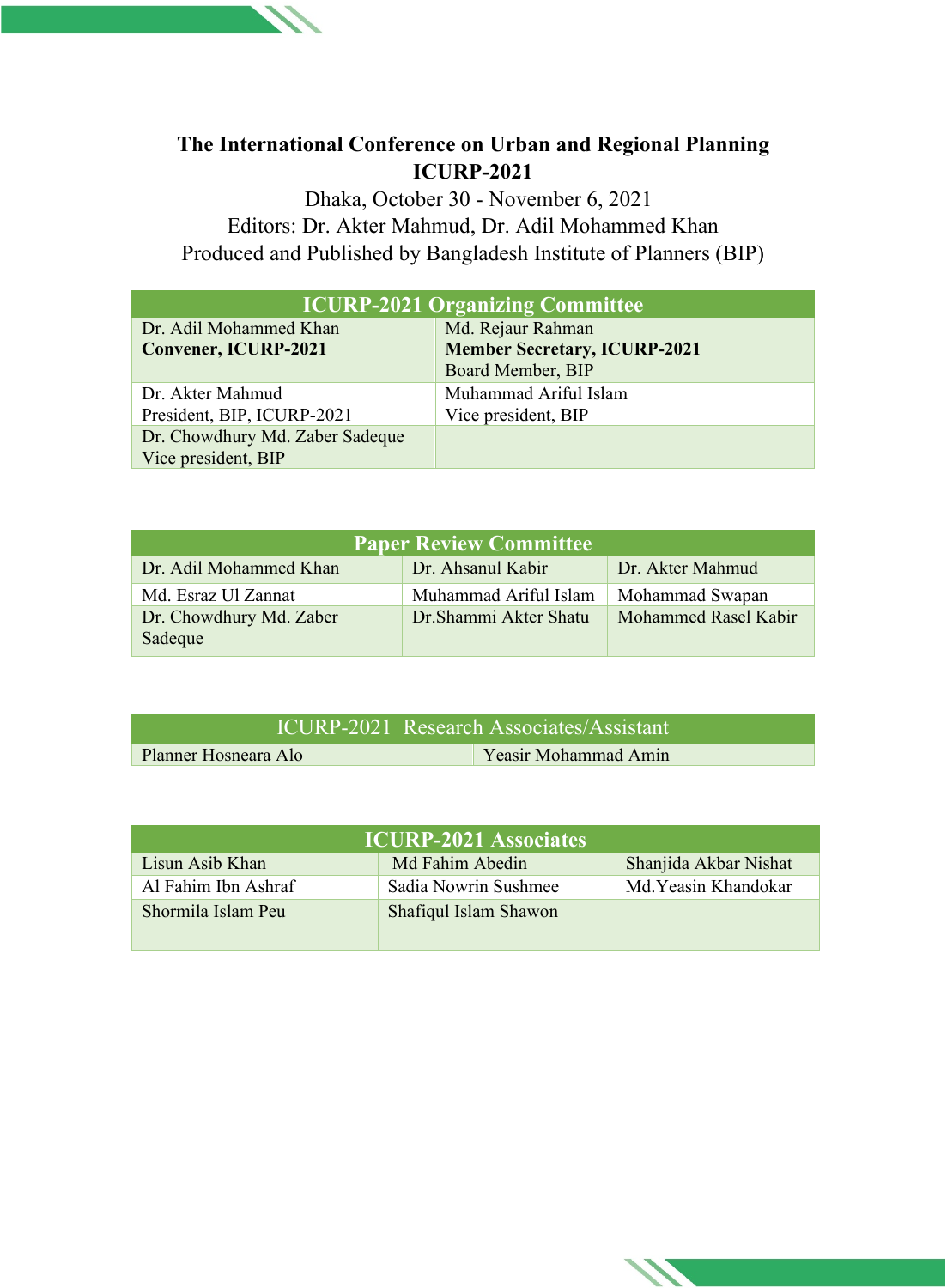# **International Conference on Urban and Regional Planning 2021 Theme 'Planning for Inclusiveness and Sustainability in Post Pandemic Era'**

Major thematic areas for the ICURP conference are:

| Session -1  | Urban Planning and Management for Sustainable<br>Development                                             |
|-------------|----------------------------------------------------------------------------------------------------------|
| Session-2   | Redeveloping Urban Areas for attaining Sustainability                                                    |
| Session -3  | Regional Development and Rural Planning for Balanced<br>Development                                      |
| Session -4  | Environmental Planning, Disaster Management and Climate<br><b>Resiliency for Sustainable Development</b> |
| Session-5   | Regenerating Public Space and Recreational Facilities                                                    |
| Session -6  | Sustainable Planning of Cities and Regions for Integrated<br>Development                                 |
| Session -7  | Planning for Sustainable Utilities and Services                                                          |
| Session -8  | Planning for Sustainable Transport and Infrastructures                                                   |
| Session -9  | Sustainable Cities and Settlements for Inclusive<br>Development and Child Sensitive Urban Planning       |
| Session -10 | Housing, Community and Settlement Planning for<br>Sustainability                                         |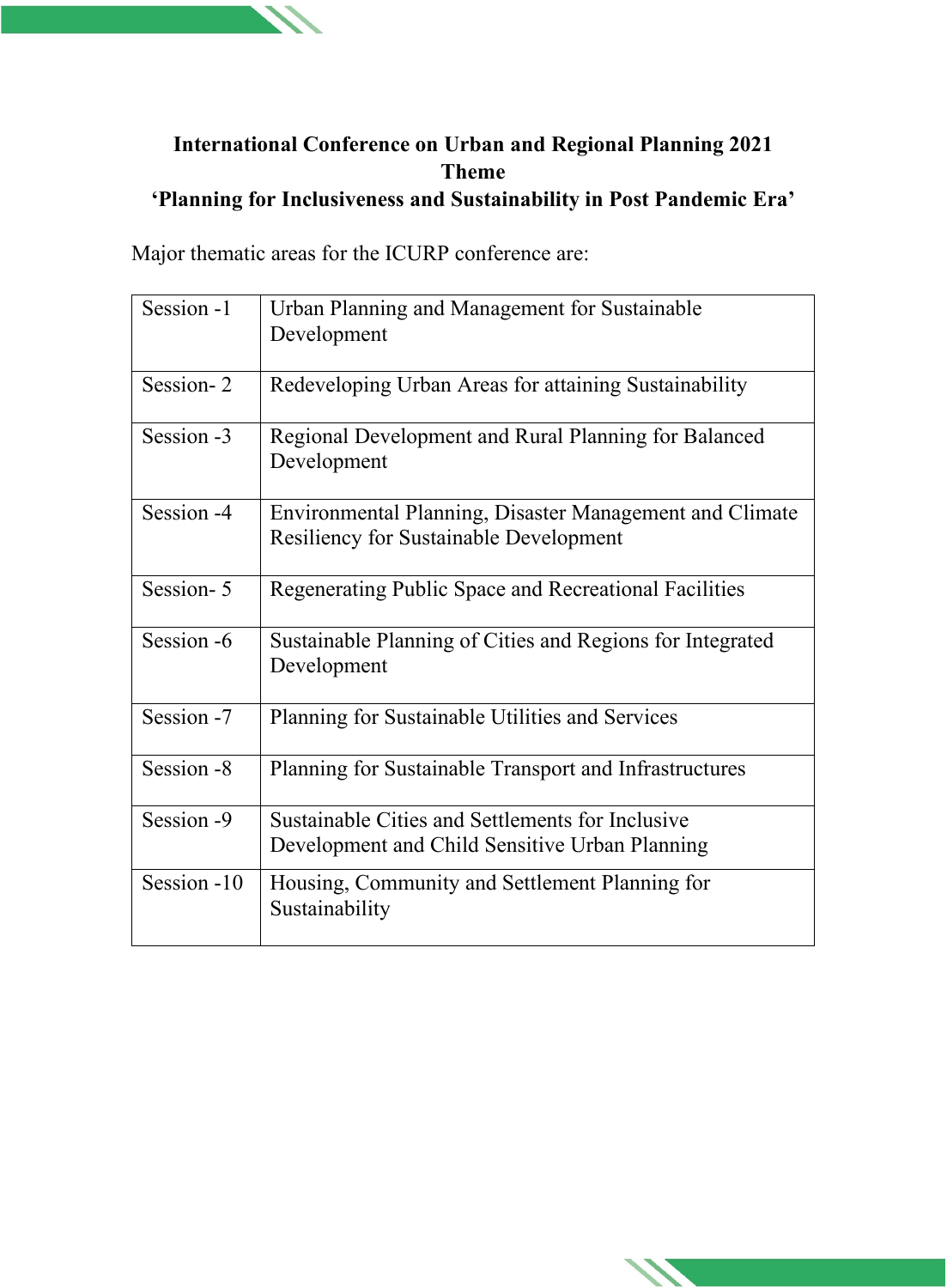#### **MESSAGE**



Dr. Adil Mohammed Khan **Convener, ICURP 2021** General Secretary, BIP

It's really pleasure that The International Conference on Urban and Regional Planning (ICURP) 2021 is organized by Bangladesh Institute of Planners (BIP) with the theme 'Planning for Inclusiveness and Sustainability in Post Pandemic Era' This conference highlights the issues that current pandemic has forced to rethink traditional planning practices and move ahead for attaining the goal of inclusiveness and sustainability in the post Pandemic era.

Due to the current extraordinary situation around the globe, this year ICURP 2021 held in combination of physical events and virtual sessions, which certainly widen the scope for planners and the professionals from home and abroad to participate in this International Conference. BIP believes that ICURP 2021 conference brings together the planners, professionals, academics, practitioners, scientists, researchers, scholars and decision-makers relating to various fields of Urban, Regional and Rural Planning around the world to exchange diverse ideas, share knowledge and explore recent developments in the field of Planning during this extraordinary time

This year is really a remarkable year for the Bangladesh because Bangladesh celebrates 50 years of its independence *and we are celebrating the* Birth Centenary of the Father of the Nation, Bangabandhu Sheikh *Mujibur* Rahman. And we have the honor to give homage to our great father of the Nation and valiant freedom fighters of the nation on this great occasion of ICURP.

As we all know, Bangladesh Government has given utmost importance to the physical and economic development of the country with due importance to planning, sustainability and environmental considerations to attain the goal of 'Sonar Bangla (Golden Bangla)' dreamt by our Father of the Nation Bangabandhu Sheikh Mujibur Rahman and valiant Freedom Fighters of our great Liberation War of independence. Moreover, Sustainable Development Goals of the United Nations have greatly emphasized inclusiveness as well as